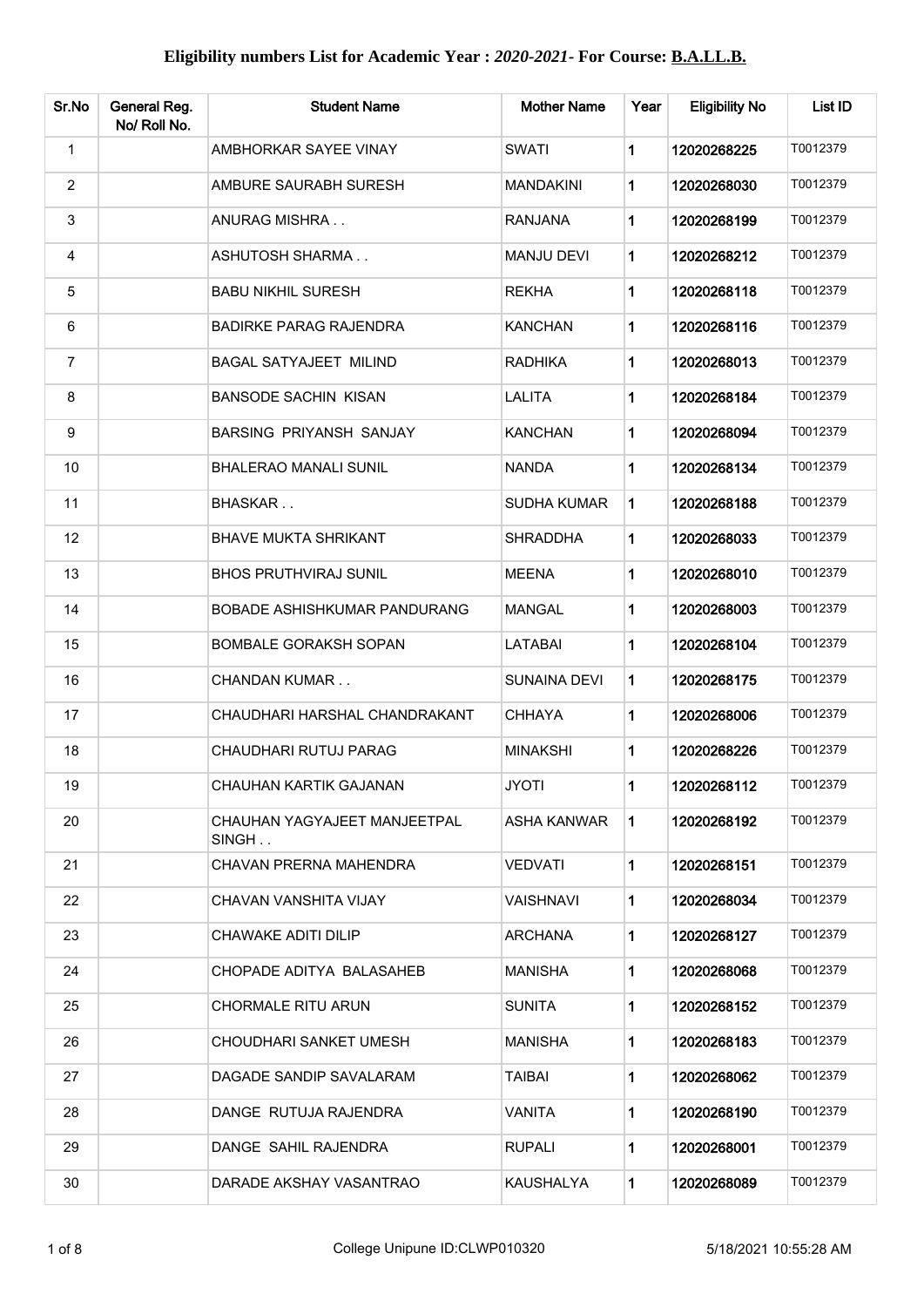| 31 | DARURE SAMMED DILIP             | <b>LALITA</b>    | 1         | 12020268131 | T0012379 |
|----|---------------------------------|------------------|-----------|-------------|----------|
| 32 | DASGUDE PRANIT SUBHASH          | <b>KUSUM</b>     | 1         | 12020268025 | T0012379 |
| 33 | DATE SHYAM DNYANESHWAR          | <b>ASHA</b>      | 1         | 12020268160 | T0012379 |
| 34 | DAVE SOURAV MAYUR               | <b>REENA</b>     | 1         | 12020268201 | T0012379 |
| 35 | DESHMUKH ARYAN MACHHINDRA       | <b>ROHINI</b>    | 1         | 12020268067 | T0012379 |
| 36 | DESHMUKH VISHAL DILIP           | JAYASHREE        | 1         | 12020268070 | T0012379 |
| 37 | DESHPANDE RUSHIKESH KUMAR       | SHOBHA           | 1         | 12020268042 | T0012379 |
| 38 | DHOTRE VINAYAK SANJAY           | NIRMALA          | 1         | 12020268130 | T0012379 |
| 39 | DISHA SINHMAR                   | <b>KANTA</b>     | 1         | 12020268154 | T0012379 |
| 40 | DIVYANSHU RAJ                   | POONAM SINGH     | $\vert$ 1 | 12020268179 | T0012379 |
| 41 | DODAKE PORNIMA SANTOSH          | SUNANDA          | 1         | 12020268137 | T0012379 |
| 42 | <b>DUBALE HITESH SANJAY</b>     | DHANUSHA         | 1         | 12020268016 | T0012379 |
| 43 | DURNE SAMARTH DHRUVBAL          | ANITA            | 1         | 12020268008 | T0012379 |
| 44 | EAKURKE ASHISH RAMDAS           | ANITA            | 1         | 12020268123 | T0012379 |
| 45 | <b>GADAGI BHASKAR PRABHAKAR</b> | PRATIBHA         | 1         | 12020268220 | T0012379 |
| 46 | GADAKH SAMRAT BHAUSAHEB         | <b>PRATIBHA</b>  | 1         | 12020268095 | T0012379 |
| 47 | GADEKAR KARMESH ARUN            | ANITA            | 1         | 12020268011 | T0012379 |
| 48 | GAIKWAD ABHISHEK VASANT         | JAYSHRI          | 1         | 12020268075 | T0012379 |
| 49 | GAIKWAD PRANALI SHRIKANT        | SANGITA          | 1         | 12020268054 | T0012379 |
| 50 | GAIKWAD RANJITSINH SANJAY       | <b>SUNITA</b>    | 1         | 12020268017 | T0012379 |
| 51 | GAIKWAD RUSHIKESH SADASHIV      | <b>PADMINI</b>   | 1         | 12020268171 | T0012379 |
| 52 | <b>GAMRE SARTHIKA PRADIP</b>    | <b>PRATIKSHA</b> | 1.        | 12020268065 | T0012379 |
| 53 | <b>GANDHI AMAY SUNIL</b>        | SUVARNA          | 1         | 12020268072 | T0012379 |
| 54 | <b>GANGAN SOM AJAY</b>          | MEGHA            | 1         | 12020268170 | T0012379 |
| 55 | GAWALI ANISHA NANDKISHOR        | ASHA             | 1         | 12020268055 | T0012379 |
| 56 | GAWARI POOJA SAKHARAM           | <b>RENUBAI</b>   | 1         | 12020268099 | T0012379 |
| 57 | GHATE TUSHAR YESHWANT           | <b>REKHA</b>     | 1         | 12020268058 | T0012379 |
| 58 | <b>GHATOL ROHIT SANJAY</b>      | JYOTI            | 1         | 12020268020 | T0012379 |
| 59 | GHATPANDE SAIRAJ MOHAN          | MEENA            | 1         | 12020268012 | T0012379 |
| 60 | GHAWATE DADABHAU BABASAHEB      | KANTABAI         | 1         | 12020268097 | T0012379 |
| 61 | <b>GOSAVI ANJALI RAJENDRA</b>   | MEENA            | 1         | 12020268077 | T0012379 |
| 62 | <b>GUNTE GOVIND PANDURANG</b>   | <b>NANDA</b>     | 1         | 12020268090 | T0012379 |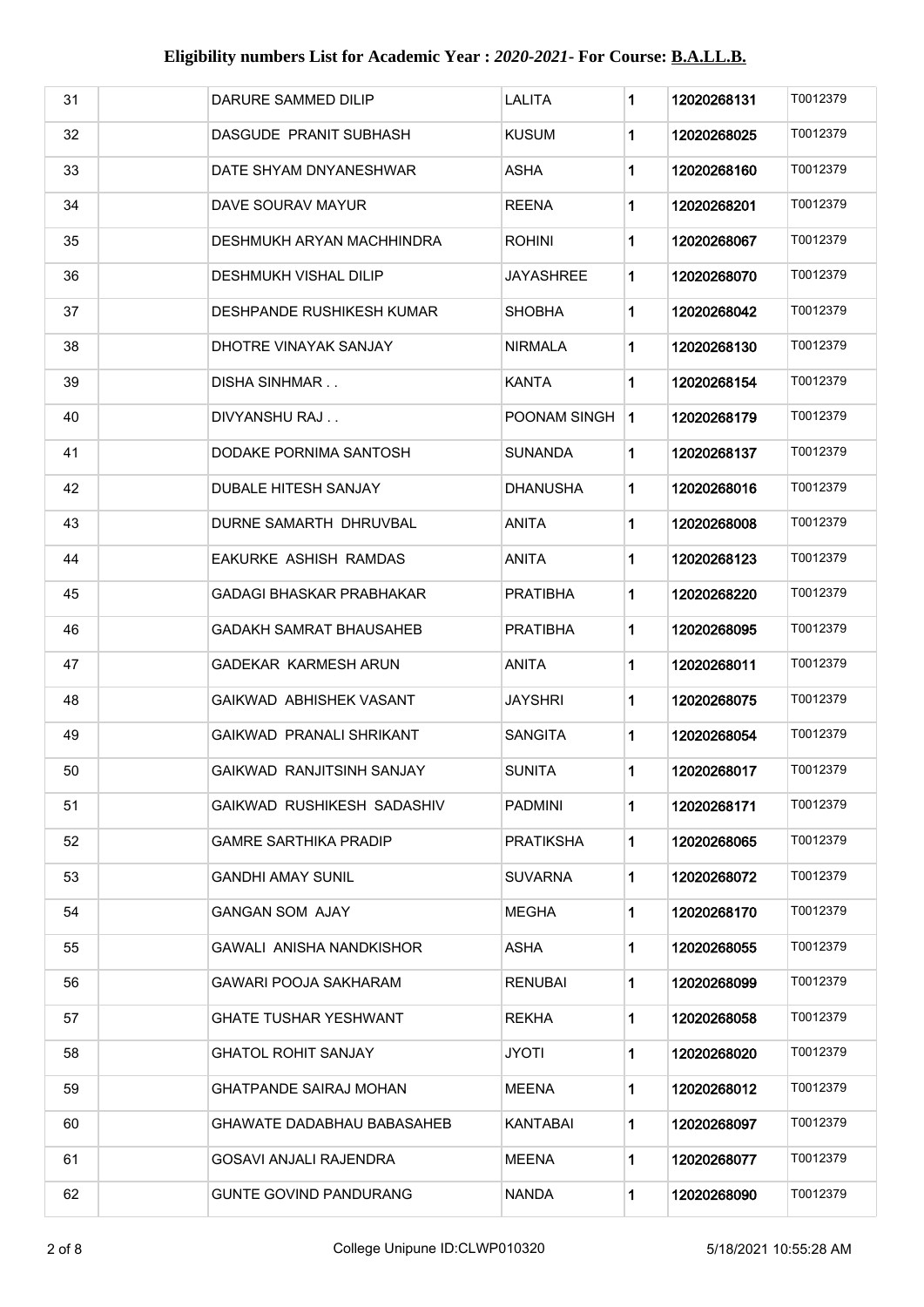| 63 | HANDE PRASAD NAVNATH           | <b>NITA</b>                    | 1 | 12020268031 | T0012379 |
|----|--------------------------------|--------------------------------|---|-------------|----------|
| 64 | HARMANPREET KAUR               | <b>PARMJEET</b><br><b>KAUR</b> | 1 | 12020268004 | T0012379 |
| 65 | HIPPARKAR SUPRIYA SAINAPPA     | SANGITA                        | 1 | 12020268015 | T0012379 |
| 66 | HULPALLE SUYASH SUBHASH        | BEBISAROJA                     | 1 | 12020268147 | T0012379 |
| 67 | INAMDAR AARJU AJIM             | AAYESHA                        | 1 | 12020268023 | T0012379 |
| 68 | JADHAV ABHISHEK TANAJIRAO      | SWATI                          | 1 | 12020268144 | T0012379 |
| 69 | JADHAV ARVIND DAMODHAR         | SUNITA                         | 1 | 12020268061 | T0012379 |
| 70 | JADHAV ARYAN SHARADCHANDRA     | PREMA                          | 1 | 12020268216 | T0012379 |
| 71 | JADHAV JANHAVI AJIT            | KANCHAN                        | 1 | 12020268163 | T0012379 |
| 72 | <b>JADHAV ROHAN DILIP</b>      | SANGITA                        | 1 | 12020268129 | T0012379 |
| 73 | <b>JAGDALE UTKARSHA SAGAR</b>  | <b>UMA</b>                     | 1 | 12020268103 | T0012379 |
| 74 | JAGTAP RAJKUMAR HANUMANT       | SANDHYARANI                    | 1 | 12020268117 | T0012379 |
| 75 | JAGTAP SALONI PRABHAKAR        | PREETI                         | 1 | 12020268198 | T0012379 |
| 76 | JAMDADE PRABHANJAN CHANDRAKANT | DEEPALI                        | 1 | 12020268109 | T0012379 |
| 77 | <b>JARE AKSHAY SANJAY</b>      | SUVARNA                        | 1 | 12020268119 | T0012379 |
| 78 | <b>JARE JEEVAN RAOSAHEB</b>    | <b>SHAILAJA</b>                | 1 | 12020268158 | T0012379 |
| 79 | JONDHALE MAHESH NARAYAN        | <b>KUSUM</b>                   | 1 | 12020268066 | T0012379 |
| 80 | <b>JOSHI GANDHALI SHARAD</b>   | <b>UMA</b>                     | 1 | 12020268032 | T0012379 |
| 81 | <b>JOSHI RUTUJA RATNESH</b>    | <b>MANISHA</b>                 | 1 | 12020268045 | T0012379 |
| 82 | JOSHI VYANKATESH SHRIKANT      | VIJAYA                         | 1 | 12020268083 | T0012379 |
| 83 | KAD MAYUR SHIVAJI              | <b>MANISHA</b>                 | 1 | 12020268071 | T0012379 |
| 84 | KAD PRATIK KALYAN              | <b>CHHAYA</b>                  | 1 | 12020268048 | T0012379 |
| 85 | KAD TEJAS SHANTARAM            | <b>MANDA</b>                   | 1 | 12020268060 | T0012379 |
| 86 | KADAM ABHANG PRAVINCHANDRA     | VARSHA                         | 1 | 12020268142 | T0012379 |
| 87 | KADAM UJWAL RAMESH             | <b>SNEHAL</b>                  | 1 | 12020268180 | T0012379 |
| 88 | KALE GANESH POPAT              | <b>NANDA</b>                   | 1 | 12020268082 | T0012379 |
| 89 | KALE GAURI HANUMANT            | <b>MANISHA</b>                 | 1 | 12020268041 | T0012379 |
| 90 | KALE HARSHAL DNYANESHWAR       | ANUYA                          | 1 | 12020268222 | T0012379 |
| 91 | <b>KALE PRANAV SUNIL</b>       | ASHA                           | 1 | 12020268205 | T0012379 |
| 92 | KALLIMANI HARSH VIJAY          | <b>SUREKHA</b>                 | 1 | 12020268108 | T0012379 |
| 93 | KALLIMANI RUSHIKA RAJESH       | <b>SHARMILA</b>                | 1 | 12020268002 | T0012379 |
| 94 | KAMBLE ANIKET ANIL             | <b>SULOCHANA</b>               | 1 | 12020268039 | T0012379 |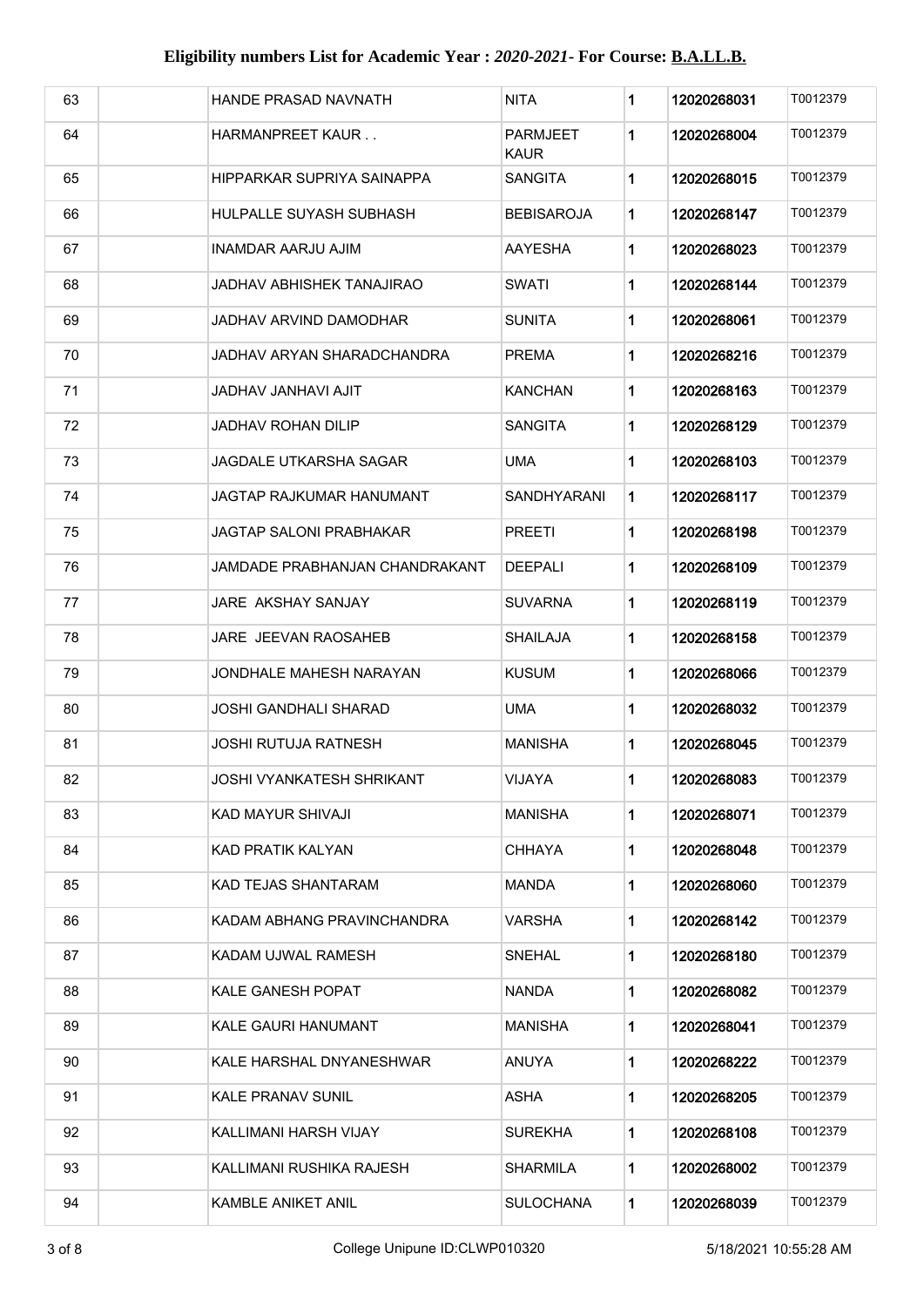| 95  |                      | KAMBLE DURGA NITIN          | <b>NEHA</b>              | 1            | 12020267999 | T0012379 |
|-----|----------------------|-----------------------------|--------------------------|--------------|-------------|----------|
| 96  |                      | KAMBLE TANISH SACHIN        | RUPALI                   | 1            | 12020268105 | T0012379 |
| 97  | KANAK BISEN          |                             | <b>MANDA BISEN</b>       | 1            | 12020268076 | T0012379 |
| 98  |                      | KANASKAR DNYANESH ARUN      | <b>KAVITA</b>            | 1            | 12020268019 | T0012379 |
| 99  |                      | KANISHKA SHARMA             | ANAMIKA<br><b>SHARMA</b> | 1            | 12020268064 | T0012379 |
| 100 |                      | KASAR KHUSHAL YOGESH        | POORNIMA                 | 1            | 12020268143 | T0012379 |
| 101 |                      | KATKAR SIDDHI RAJENDRA      | <b>SANGITA</b>           | 1            | 12020268181 | T0012379 |
| 102 |                      | KEKAN RANVIR NAGNATH        | SHANTA                   | 1            | 12020268107 | T0012379 |
| 103 |                      | <b>KENDALE HARISH VILAS</b> | PUSHPA                   | 1            | 12020268098 | T0012379 |
| 104 |                      | KHAIRE UTKARSHA DATTATRAYA  | <b>SMITA</b>             | 1            | 12020268073 | T0012379 |
| 105 |                      | KHARADE KUMAR EKANATH       | SUREKHA                  | 1            | 12020268189 | T0012379 |
| 106 |                      | KHARAT SOMNATH TUKARAM      | AMBIKA                   | 1            | 12020268138 | T0012379 |
| 107 |                      | KHEMNAR SHREYA SHIVAJI      | SANGITA                  | 1            | 12020268150 | T0012379 |
| 108 |                      | KHURD SACHIN VIKAS          | SADICHHA                 | 1            | 12020268084 | T0012379 |
| 109 |                      | KODRE SHREYA MAHADEV        | VANDANA                  | 1            | 12020268195 | T0012379 |
| 110 |                      | KOKARE HRISHIKESH SUNIL     | <b>SATVASHILA</b>        | 1            | 12020268110 | T0012379 |
| 111 |                      | KOMALWAR GAURI JITENDRA     | <b>MEENA</b>             | 1            | 12020268135 | T0012379 |
| 112 |                      | KONDHALKAR BHAKTI BHARAT    | LAXMI                    | 1            | 12020268081 | T0012379 |
| 113 |                      | KONDHALKAR JAYJAGDISH ANIL  | SHAILAJA                 | 1            | 12020268203 | T0012379 |
| 114 | <b>KRISHAN KUMAR</b> |                             | RANJU DEVI               | $\mathbf{1}$ | 12020268100 | T0012379 |
| 115 |                      | KULKARNI AKHILESH NILKANTH  | PADMAJA                  | 1            | 12020268049 | T0012379 |
| 116 |                      | KULKARNI HEMANT NARHARI     | <b>PUSHPA</b>            | 1            | 12020268092 | T0012379 |
| 117 |                      | KULKARNI SHREYA JITENDRA    | <b>URMILA</b>            | 1            | 12020268128 | T0012379 |
| 118 |                      | KUMAR DEVSHREE BHUPENDRA    | RASHMI                   | 1            | 12020268007 | T0012379 |
| 119 |                      | KUNJIR ATHARVA SHIVAJI      | VAISHALI                 | 1            | 12020268132 | T0012379 |
| 120 |                      | KUNJIR PRATHAMESH SATISH    | <b>RUPALI</b>            | 1            | 12020268114 | T0012379 |
| 121 |                      | KUNJIR SANIKA KALURAM       | <b>BHARTI</b>            | 1            | 12020268021 | T0012379 |
| 122 |                      | KUPEKAR SAURABH CHALU       | <b>SUNITA</b>            | 1            | 12020268044 | T0012379 |
| 123 |                      | LAWANDE SRUSHTI LAXMAN      | KALPANA                  | 1            | 12020268096 | T0012379 |
| 124 |                      | LONDHE BABAN KAILAS         | SANGITA                  | 1            | 12020268145 | T0012379 |
| 125 |                      | <b>MAGAR SAHIL SANTOSH</b>  | <b>RESHMA</b>            | 1            | 12020268157 | T0012379 |
| 126 |                      | <b>MALAS RADHA MANIK</b>    | <b>SHIVMALA</b>          | 1            | 12020268040 | T0012379 |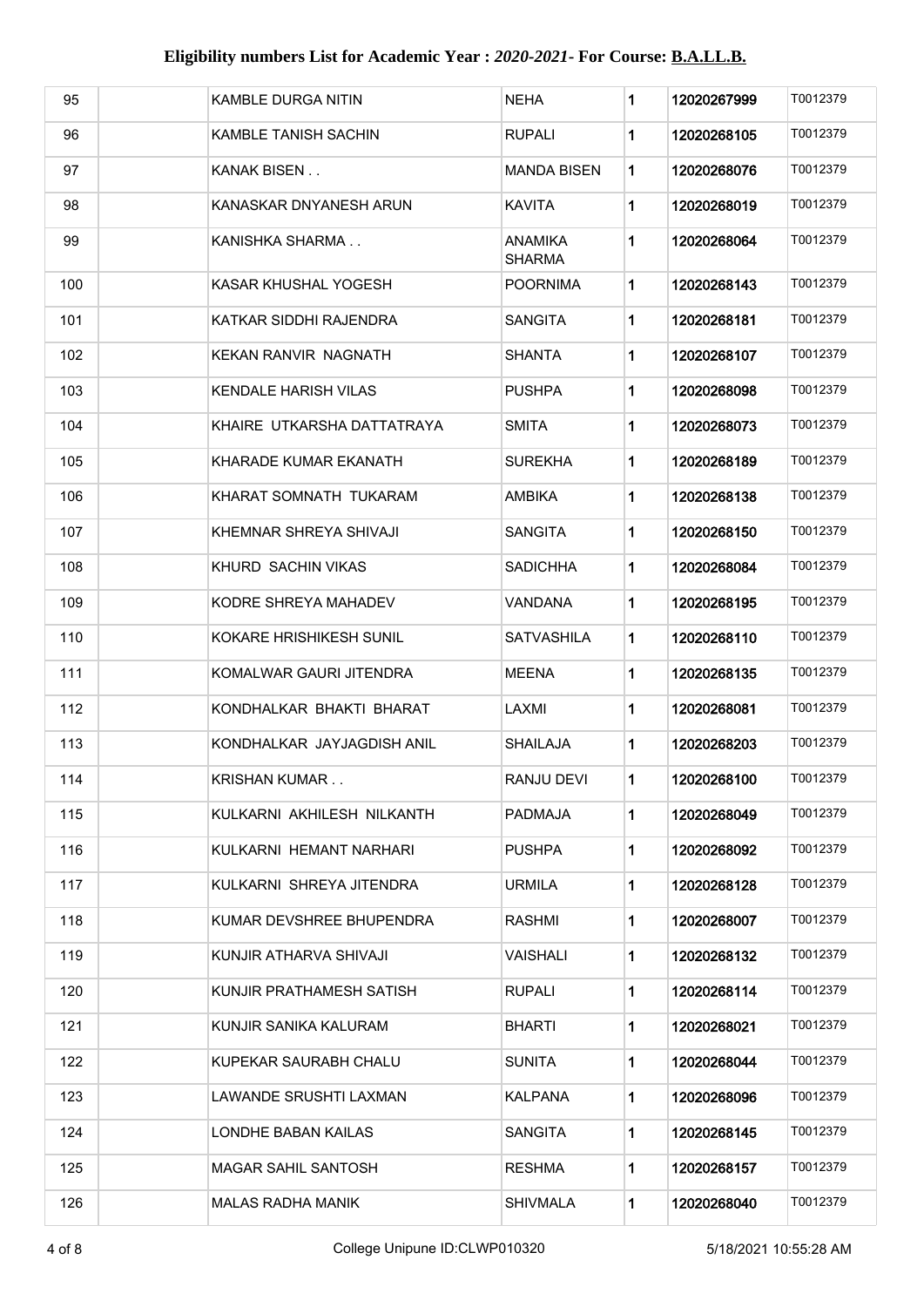| 127 | MAMDYAL SONALI GOPAL          | MINAKSHI                 | 1           | 12020268164 | T0012379 |
|-----|-------------------------------|--------------------------|-------------|-------------|----------|
| 128 | MANE NIKITA SANJAY            | <b>SANGITA</b>           | 1           | 12020268191 | T0012379 |
| 129 | <b>MANE SHAKAMBARI VIJAY</b>  | SADHANA                  | 1           | 12020268124 | T0012379 |
| 130 | MANISHA AGARWAL               | NISHA AGARWAL   <b>1</b> |             | 12020268074 | T0012379 |
| 131 | MAYUR FUGE                    | JAYSHREE                 | 1           | 12020268028 | T0012379 |
| 132 | MEDANKAR KAJAL SUDHAKAR       | MANISHA                  | 1           | 12020268156 | T0012379 |
| 133 | MHALASKAR SAKSHI HANUMANT     | <b>MANISHA</b>           | 1           | 12020268063 | T0012379 |
| 134 | MHAMUNKAR SARATHI SADANAND    | SUCHITA                  | 1           | 12020268133 | T0012379 |
| 135 | <b>MHASKE TRUPTI HAUSRAO</b>  | LAXMI                    | 1           | 12020268176 | T0012379 |
| 136 | MODAK VAIDEHI MAHESH          | <b>MOHINI</b>            | 1           | 12020268162 | T0012379 |
| 137 | MODHAVE OMKAR SANTOSH         | <b>ANITA</b>             | 1           | 12020268000 | T0012379 |
| 138 | MOHITE SANIKA JAGANNATH       | <b>MANISHA</b>           | 1           | 12020268153 | T0012379 |
| 139 | MOHOLKAR TANAYA MILIND        | CHANDANA                 | 1           | 12020268161 | T0012379 |
| 140 | MORE ANAGHA SANJAY            | SANJANA                  | 1           | 12020268036 | T0012379 |
| 141 | <b>MORE YASHWANT PRAVIN</b>   | PRAMILA                  | 1           | 12020268197 | T0012379 |
| 142 | MUJAMALE PRATHAMESH BALASAHEB | <b>SAVITA</b>            | 1           | 12020268209 | T0012379 |
| 143 | <b>MUSALE OMKAR SHAM</b>      | SHAMAL                   | 1           | 12020268088 | T0012379 |
| 144 | NAGARE SHUBHAM VISHNU         | KALINDA                  | 1           | 12020268111 | T0012379 |
| 145 | NAGARGOJE AVINASH BHAUSAHEB   | SUMAN                    | 1           | 12020268027 | T0012379 |
| 146 | NAIK ANKITA SURESH            | ASHWINI                  | 1           | 12020268043 | T0012379 |
| 147 | NANEKAR AISHWARYA  SACHIN     | RESHMA                   | 1           | 12020268029 | T0012379 |
| 148 | NARAYANE SANJAY SUTTAM        | JANKU                    | $\mathbf 1$ | 12020268224 | T0012379 |
| 149 | NAZIRKAR NAYANKUMAR VASANTRAO | VIJAYA                   | 1           | 12020268047 | T0012379 |
| 150 | NIKITA SONI                   | EKTA SONI                | 1           | 12020268169 | T0012379 |
| 151 | PAGAR PRANAV BANDU            | ARCHANA                  | 1           | 12020268139 | T0012379 |
| 152 | PAL PIYUSH TARACHANDRA        | SARITA                   | 1           | 12020268120 | T0012379 |
| 153 | PALSHETKAR SHRUTI SANTOSH     | SAYALI                   | 1           | 12020268122 | T0012379 |
| 154 | PANKAJ CHAHAR                 | MEWA DEVI                | 1           | 12020268217 | T0012379 |
| 155 | PARMAR KANCHI VINOD           | SAPANA                   | 1           | 12020268091 | T0012379 |
| 156 | PATIL ANUSHKA SHIVAJI         | KIRTI                    | 1           | 12020268078 | T0012379 |
| 157 | <b>PATIL KIRTI NITIN</b>      | NUTAN                    | 1           | 12020268159 | T0012379 |
| 158 | PATIL SAMRUDDHI KALMESHWAR.   | LATA                     | 1           | 12020268024 | T0012379 |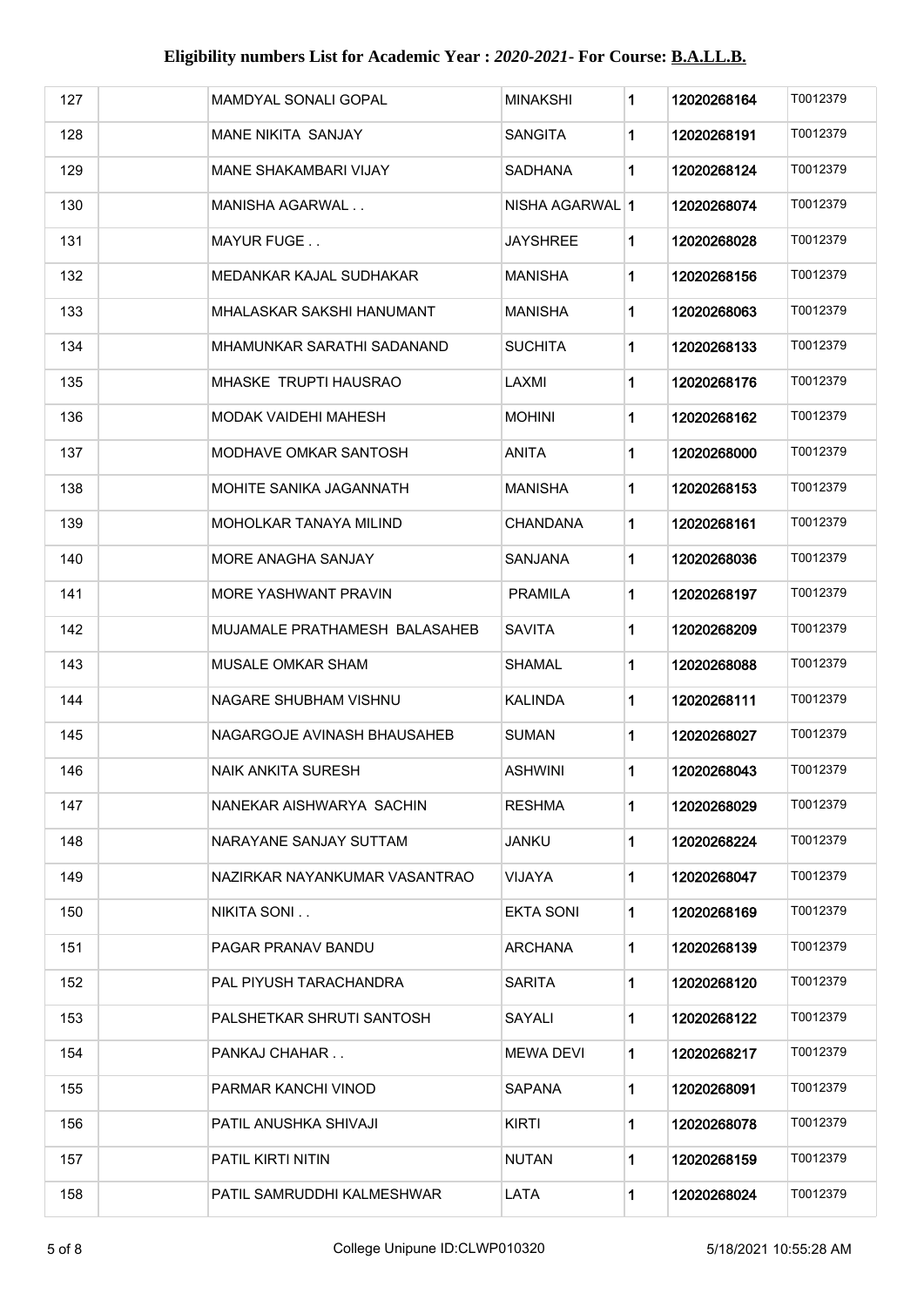| 159 | PATIL YASH JAYENDRA          | <b>SUSHMA</b>               | 1 | 12020268113 | T0012379 |
|-----|------------------------------|-----------------------------|---|-------------|----------|
| 160 | PAUL ANIRUDH ANILKUMAR       | SUJATA                      | 1 | 12020268148 | T0012379 |
| 161 | <b>PAWAR GAURI RAMLAL</b>    | <b>SAVITA</b>               | 1 | 12020268057 | T0012379 |
| 162 | PAWAR KALYANI CHANDRASHEKHAR | JAYASHREE                   | 1 | 12020268208 | T0012379 |
| 163 | PAWAR PIYUSH PANDURANG       | SUJATA                      | 1 | 12020268080 | T0012379 |
| 164 | PAWAR PRAJWAL DATTATRAYA     | MANISHA                     | 1 | 12020268218 | T0012379 |
| 165 | PAWAR PRANIT LAXMAN          | SADHANA                     | 1 | 12020268051 | T0012379 |
| 166 | PAWAR PRATAP JAYPAL          | MOHINI                      | 1 | 12020268102 | T0012379 |
| 167 | PAWAR PRIYANSHU SUBHASH      | <b>PRATIBHA</b>             | 1 | 12020268093 | T0012379 |
| 168 | PAWAR RUTUJA KAILAS          | VIDYA                       | 1 | 12020268106 | T0012379 |
| 169 | PAYALE RAVINDRA LAXMAN       | <b>SHAKUNTALA</b>           | 1 | 12020268038 | T0012379 |
| 170 | PHADTARE PRATHAMESH SANDIP   | MEGHA                       | 1 | 12020268126 | T0012379 |
| 171 | POKHARNA DIGVIJAY SATISH     | KALPANA                     | 1 | 12020268178 | T0012379 |
| 172 | POL JEETESH DAYANAND         | SHARDA                      | 1 | 12020268196 | T0012379 |
| 173 | PONDKULE UTKARSH RAJARAM     | MANISHA                     | 1 | 12020268155 | T0012379 |
| 174 | <b>PRAGYA SEN</b>            | HANSA SEN                   | 1 | 12020268182 | T0012379 |
| 175 | PULEKAR SOURAV ARUNKUMAR     | ANKITA                      | 1 | 12020268115 | T0012379 |
| 176 | RABBEWAR SAMIKSHA SANDEEP    | <b>SARIKA</b>               | 1 | 12020268009 | T0012379 |
| 177 | RAKH SHALABH PRAVIN          | <b>TEJASWINI</b>            | 1 | 12020268018 | T0012379 |
| 178 | RANDIVE RAJESH SHIVAJI       | <b>NIRMALA</b>              | 1 | 12020268079 | T0012379 |
| 179 | RAWOOL PRANIT SONAL          | PRACHI                      | 1 | 12020268046 | T0012379 |
| 180 | SABARE SHRADDHA BHARAT       | <b>JYOTI</b>                | 1 | 12020268174 | T0012379 |
| 181 | SAHASRABUDHE SAKSHI SHIRISH  | <b>SHRUTI</b>               | 1 | 12020268005 | T0012379 |
| 182 | SAKAR SHARMA                 | KAVITA SHARMA   1           |   | 12020268165 | T0012379 |
| 183 | SAKORE AAKASH SHRIPATI       | JAIBAI                      | 1 | 12020268221 | T0012379 |
| 184 | SAMEL TANUJA BHALCHANDRA     | POOJA                       | 1 | 12020268136 | T0012379 |
| 185 | SARTHAK CHATURVEDI           | YAMINI<br><b>CHATURVEDI</b> | 1 | 12020268053 | T0012379 |
| 186 | SATALE DNYANESHWARI GANESH   | VARSHA                      | 1 | 12020268204 | T0012379 |
| 187 | SAWAR AKASH CHANDRAKANT      | GEETA                       | 1 | 12020268168 | T0012379 |
| 188 | SHAIKH IRFAN AMJAD           | <b>RESHMA</b>               | 1 | 12020268219 | T0012379 |
| 189 | SHAIKH MD HANZALA QADIR      | SUFIA PARVEEN 11            |   | 12020268014 | T0012379 |
| 190 | SHELAR YASH ANIL             | <b>UJJWALA</b>              | 1 | 12020268185 | T0012379 |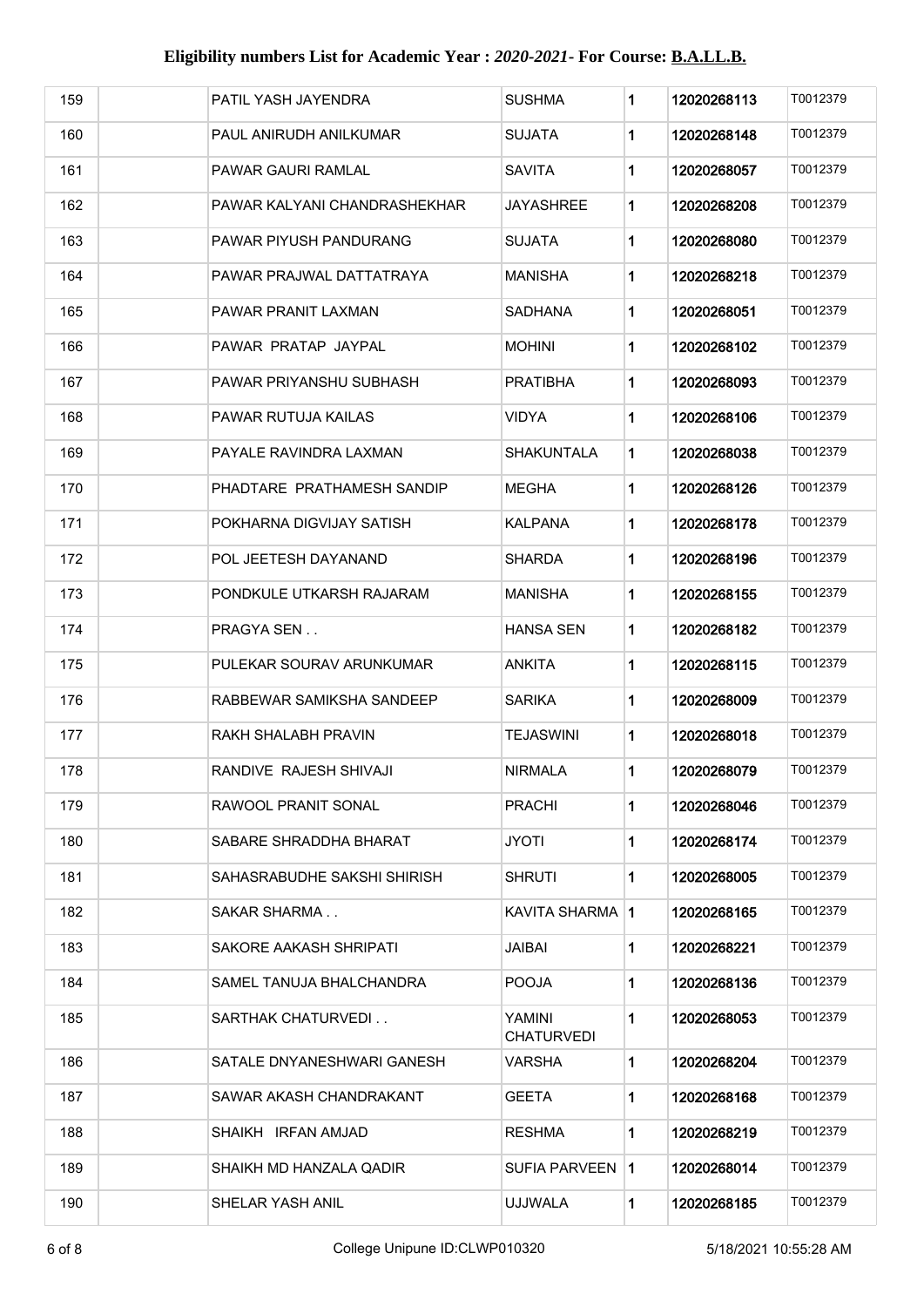| 191 | SHELKE SAKSHI RAJESH           | TEJASHREE       | 1 | 12020268194 | T0012379 |
|-----|--------------------------------|-----------------|---|-------------|----------|
| 192 | SHELKE SHWETA RAMCHANDRA       | SEEMA           | 1 | 12020268146 | T0012379 |
| 193 | SHIMPI SAURAV YOGESH           | <b>GEETA</b>    | 1 | 12020268026 | T0012379 |
| 194 | SHINDE DEEPALI SANTOSH         | SUREKHA         | 1 | 12020268059 | T0012379 |
| 195 | SHINDE NANDKISHOR SHANKAR      | DAMAYANTI       | 1 | 12020268125 | T0012379 |
| 196 | SHINDE SAKSHI CHANDRAKANT      | ANITA           | 1 | 12020268186 | T0012379 |
| 197 | SHINDE SHIVANI DNYANESHWAR     | URMILA          | 1 | 12020268035 | T0012379 |
| 198 | SHINGNAPURE SAKSHI UTTRESHWAR  | ASHWINI         | 1 | 12020268085 | T0012379 |
| 199 | SHIRGURE SHRUTI JYOTIBA        | MIRABAI         | 1 | 12020268166 | T0012379 |
| 200 | SHIRSAT MAHESH NAVNATH         | CHHBUBAI        | 1 | 12020268177 | T0012379 |
| 201 | SHITOLE SHIVALI SHOBHA         | <b>SHOBHA</b>   | 1 | 12020268050 | T0012379 |
| 202 | SHREYA VERMA                   | SUMITRA VERMA 1 |   | 12020268167 | T0012379 |
| 203 | SOMWANSHI VEDANTI OMPRAKASH    | <b>VRUNDA</b>   | 1 | 12020268213 | T0012379 |
| 204 | SONAWALE YASH RAJENDRA         | LATA            | 1 | 12020268069 | T0012379 |
| 205 | SONAWANE SAKSHI BAPU           | ANITA           | 1 | 12020268056 | T0012379 |
| 206 | SONAWANE SHAMBHURAJE SUMANT    | MADHUMALTI      | 1 | 12020268140 | T0012379 |
| 207 | SRUSHTI JADHAV                 | PRATIBHA        | 1 | 12020268223 | T0012379 |
| 208 | SURYAWANSHI SONALI BABASAHEB   | JYOTI           | 1 | 12020268193 | T0012379 |
| 209 | TAMBE ATHARVA ANIL             | PREETI          | 1 | 12020268052 | T0012379 |
| 210 | TANDALE ANIKET SHAHADEV        | ANURADHA        | 1 | 12020268214 | T0012379 |
| 211 | TATIYA BHUSHAN AMOL            | RAKHI           | 1 | 12020268200 | T0012379 |
| 212 | <b>TATTU TEJAS HARIBHAU</b>    | <b>MANISHA</b>  | 1 | 12020268210 | T0012379 |
| 213 | VAJIRE VISHWAJEET VISHNU       | VAISHALI        | 1 | 12020268172 | T0012379 |
| 214 | VARDEKAR SHIVTEJ RAVINDRA      | MADHURI         | 1 | 12020268211 | T0012379 |
| 215 | VEER OMKAR ANNASAHEB           | gouri           | 1 | 12020268206 | T0012379 |
| 216 | VIKASH KUMAR                   | SHEEMA DEVI     | 1 | 12020268037 | T0012379 |
| 217 | WAGHMARE VAISHNAVI DATTA       | SUREKHA         | 1 | 12020268141 | T0012379 |
| 218 | WAGHMODE DATTATRAY TUKARAM     | JAYASHRI        | 1 | 12020268022 | T0012379 |
| 219 | <b>WALKE HRITIKA PANDURANG</b> | PRAGATI         | 1 | 12020268207 | T0012379 |
| 220 | WALKUNDE JYOTI BALASAHEB       | <b>MANISHA</b>  | 1 | 12020268087 | T0012379 |
| 221 | WALUNJ SHUBHAM MAHADEO         | JYOTI           | 1 | 12020268086 | T0012379 |
| 222 | WANGANE HARSHAD VITTHAL        | <b>ANITA</b>    | 1 | 12020268202 | T0012379 |